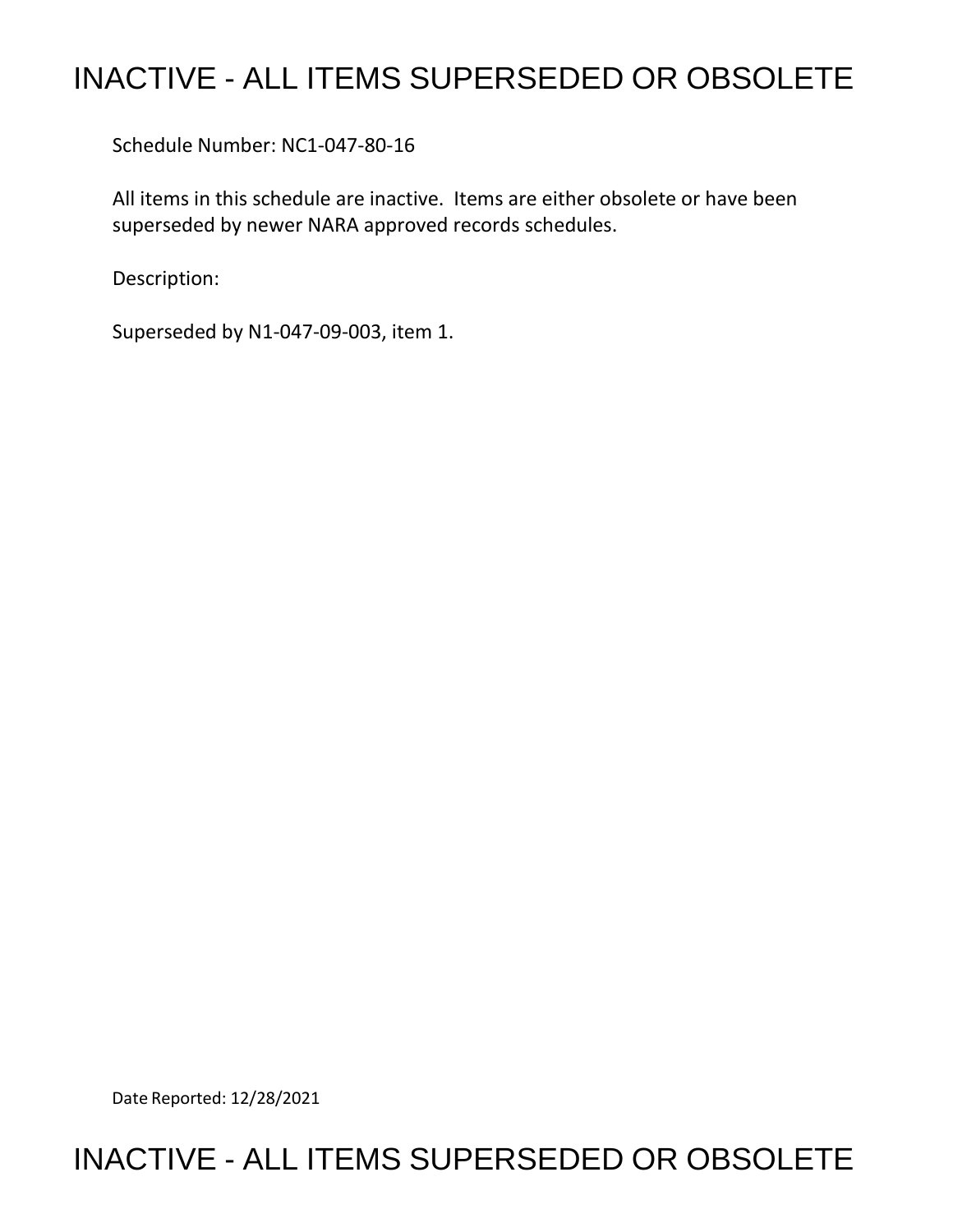|                                                                                                     | REQUEST FOR RECORDS<br><b>ISPOSITION AUTHORITY</b>                                                                                                                                                                                                                                                                                                                                               |                                         | Kent NUD 14pd 90 gg                                                                                                                                                                                            |                                                                                                                                                                                                                                  |                     |  |
|-----------------------------------------------------------------------------------------------------|--------------------------------------------------------------------------------------------------------------------------------------------------------------------------------------------------------------------------------------------------------------------------------------------------------------------------------------------------------------------------------------------------|-----------------------------------------|----------------------------------------------------------------------------------------------------------------------------------------------------------------------------------------------------------------|----------------------------------------------------------------------------------------------------------------------------------------------------------------------------------------------------------------------------------|---------------------|--|
|                                                                                                     | (See Instructions on reverse)                                                                                                                                                                                                                                                                                                                                                                    |                                         |                                                                                                                                                                                                                | <b>LEAVE BLANK</b><br>ON 80L                                                                                                                                                                                                     |                     |  |
|                                                                                                     |                                                                                                                                                                                                                                                                                                                                                                                                  |                                         |                                                                                                                                                                                                                |                                                                                                                                                                                                                                  |                     |  |
| TO: GENERAL SERVICES ADMINISTRATION,<br>NATIONAL ARCHIVES AND RECORDS SERVICE, WASHINGTON, DC 20408 |                                                                                                                                                                                                                                                                                                                                                                                                  |                                         | $NC1-47-80-16$                                                                                                                                                                                                 |                                                                                                                                                                                                                                  |                     |  |
| 1. FROM (AGENCY OR ESTABLISHMENT)                                                                   |                                                                                                                                                                                                                                                                                                                                                                                                  |                                         | <b>DATE RECEIVED</b>                                                                                                                                                                                           | July 14, 1980                                                                                                                                                                                                                    |                     |  |
| Department of Health, Education and Welfare                                                         |                                                                                                                                                                                                                                                                                                                                                                                                  |                                         |                                                                                                                                                                                                                | NOTIFICATION TO AGENCY                                                                                                                                                                                                           |                     |  |
| 2. MAJOR SUBDIVISION<br>Social Security Administration<br>3. MINOR SUBDIVISION                      |                                                                                                                                                                                                                                                                                                                                                                                                  |                                         | In accordance with the provisions of 44 U.S.C. 3303a the disposal re-<br>quest, including amendments, is approved except for items that may<br>be stamped "disposal not approved" or "withdrawn" in column 10. |                                                                                                                                                                                                                                  |                     |  |
|                                                                                                     | Office of Central Operations                                                                                                                                                                                                                                                                                                                                                                     |                                         |                                                                                                                                                                                                                |                                                                                                                                                                                                                                  |                     |  |
|                                                                                                     | 4. NAME OF PERSON WITH WHOM TO CONFER                                                                                                                                                                                                                                                                                                                                                            | 5. TEL. EXT.                            | $7 - 23 - 81$                                                                                                                                                                                                  |                                                                                                                                                                                                                                  |                     |  |
|                                                                                                     | Ernest Lardieri<br>6. CERTIFICATE OF AGENCY REPRESENTATIVE:                                                                                                                                                                                                                                                                                                                                      | <u>FTS 934-5770</u>                     | Date                                                                                                                                                                                                           |                                                                                                                                                                                                                                  |                     |  |
| C. DATE<br>7/9/80                                                                                   | $\boxed{\text{X}}$ <b>B</b> Request for disposal after a specified period of time or request for permanent<br>retention.<br>D. SIGNATURE OF AGENCY REPRESENTATIVE                                                                                                                                                                                                                                | E. TITLE                                |                                                                                                                                                                                                                |                                                                                                                                                                                                                                  |                     |  |
| 7.                                                                                                  | 8. DESCRIPTION OF ITEM                                                                                                                                                                                                                                                                                                                                                                           | Departmental Records Management Officer | 9.<br>SAMPLE OR                                                                                                                                                                                                | 10.                                                                                                                                                                                                                              |                     |  |
| ITEM NO.                                                                                            | (With Inclusive Dates or Retention Periods)                                                                                                                                                                                                                                                                                                                                                      |                                         |                                                                                                                                                                                                                | JOB NO.                                                                                                                                                                                                                          | <b>ACTION TAKEN</b> |  |
|                                                                                                     | Records Retention and Disposal Schedule<br>Earnings and Earnings Related Records                                                                                                                                                                                                                                                                                                                 |                                         |                                                                                                                                                                                                                | $NC1 - 47 - 79$<br>10, item $R$                                                                                                                                                                                                  |                     |  |
|                                                                                                     | Tax Waiver Exemption Files                                                                                                                                                                                                                                                                                                                                                                       |                                         |                                                                                                                                                                                                                |                                                                                                                                                                                                                                  |                     |  |
|                                                                                                     | These files consist of original and microfilm copies of<br>Forms SS-15a, List to Accompany Certificate on Form SS-15,<br>Waiving Exemption from Taxes Under the Federal Insurance<br>Contributions Act (FICA), Form SS-16, Certificate of<br>Election Under FICA, or their equivalents. The files<br>identify nonprofit employers who have waived tax exemption<br>privileges for FICA purposes. |                                         |                                                                                                                                                                                                                |                                                                                                                                                                                                                                  |                     |  |
|                                                                                                     |                                                                                                                                                                                                                                                                                                                                                                                                  |                                         |                                                                                                                                                                                                                |                                                                                                                                                                                                                                  |                     |  |
|                                                                                                     |                                                                                                                                                                                                                                                                                                                                                                                                  |                                         |                                                                                                                                                                                                                |                                                                                                                                                                                                                                  |                     |  |
|                                                                                                     | 1. Forms                                                                                                                                                                                                                                                                                                                                                                                         |                                         |                                                                                                                                                                                                                |                                                                                                                                                                                                                                  |                     |  |
|                                                                                                     | Destroy after microfilm has been proven acceptable.                                                                                                                                                                                                                                                                                                                                              |                                         |                                                                                                                                                                                                                | in the state of the state of the state of the state of the state of the state of the state of the state of the<br>International contract of the state of the state of the state of the state of the state of the state of the st |                     |  |
|                                                                                                     | 2. Microfilm                                                                                                                                                                                                                                                                                                                                                                                     |                                         |                                                                                                                                                                                                                |                                                                                                                                                                                                                                  |                     |  |

Retain microfilm on site for 50 years, then destroy. Retain security microfilm in the off-site security area for 70 years, then destroy.

is certifies that the records des<br>
Interofilmed in accordance with the record of the text of the CO prime of the CO primary of the comparison of the comparison of the comparison of the comparison of the comparison of the c This certifies that the records described on this form will be microfilmed in accordance with the standards set forth rus in 41 CFR 101-11.506.

**STANDARD FORM 115**  Revised April, 1975 Prescribed by General Services Administration FPMR (41 CFR) 101-11.4

115-107